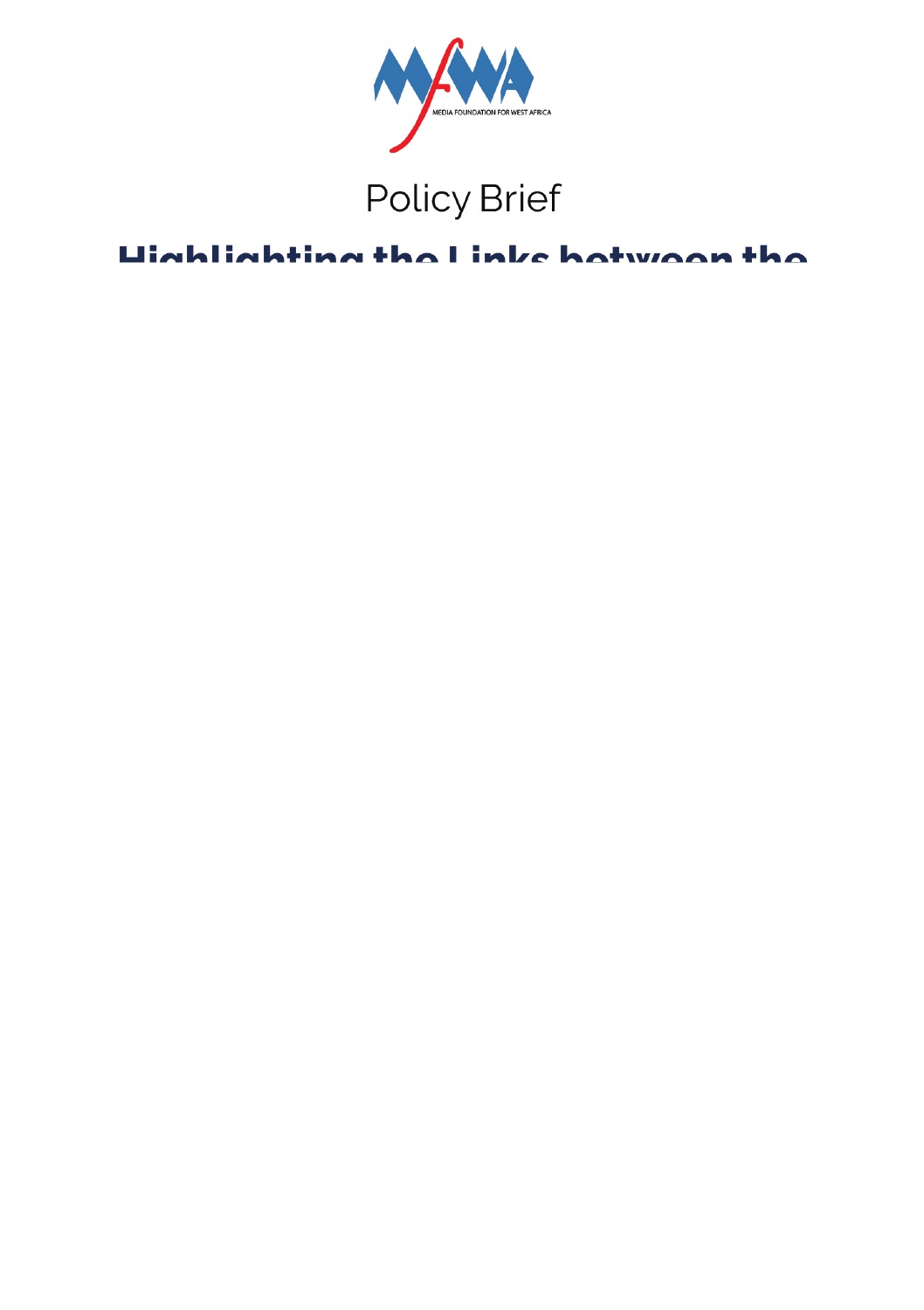### **Introduction**

The Freedom Online Coalition defines cybersecurity as "the preservation – through policy, technology and education – of the availability, confidentiality and integrity of information and its underlying infrastructure so as to enhance the security of persons both online and offline."

The digital rights ecosystem in Ghana has evolved over the last five years. There have been major investments in infrastructural development by both the government and private sector aimed at improving the lives of people. This infrastructural development has led to an increase in online transactions, e-commerce and financial transactions.

The outlay in infrastructure has been backed by impressive efforts to provide a progressive policy environment for cyber activities in Ghana. Among these efforts is the development of the National Cybersecurity Policy, National Cybersecurity Strategy and the passage of the Data Protection Act 2012 (Act 843).

Apart from these, other measures have been adopted such as the setting up of the National Cyber Security Centre (together with the appointment of the National Cyber Security Advisor), the Ghana Computer Emergency Response Team and the Data Protection Commission. Ghana is thus asserting itself as one of the countries leading cyber development on the African continent.

The National Cyber Security Advisor has acknowledged that the country is very much aware of the growing digital space and some of the potential risks that come with it; and indicated that government, through the Ministry of Communications, is working assiduously to build a robust cybersecurity ecosystem. This system, when complete, will protect Internet-connected systems such as hardware, software and data from cyber-threats; thereby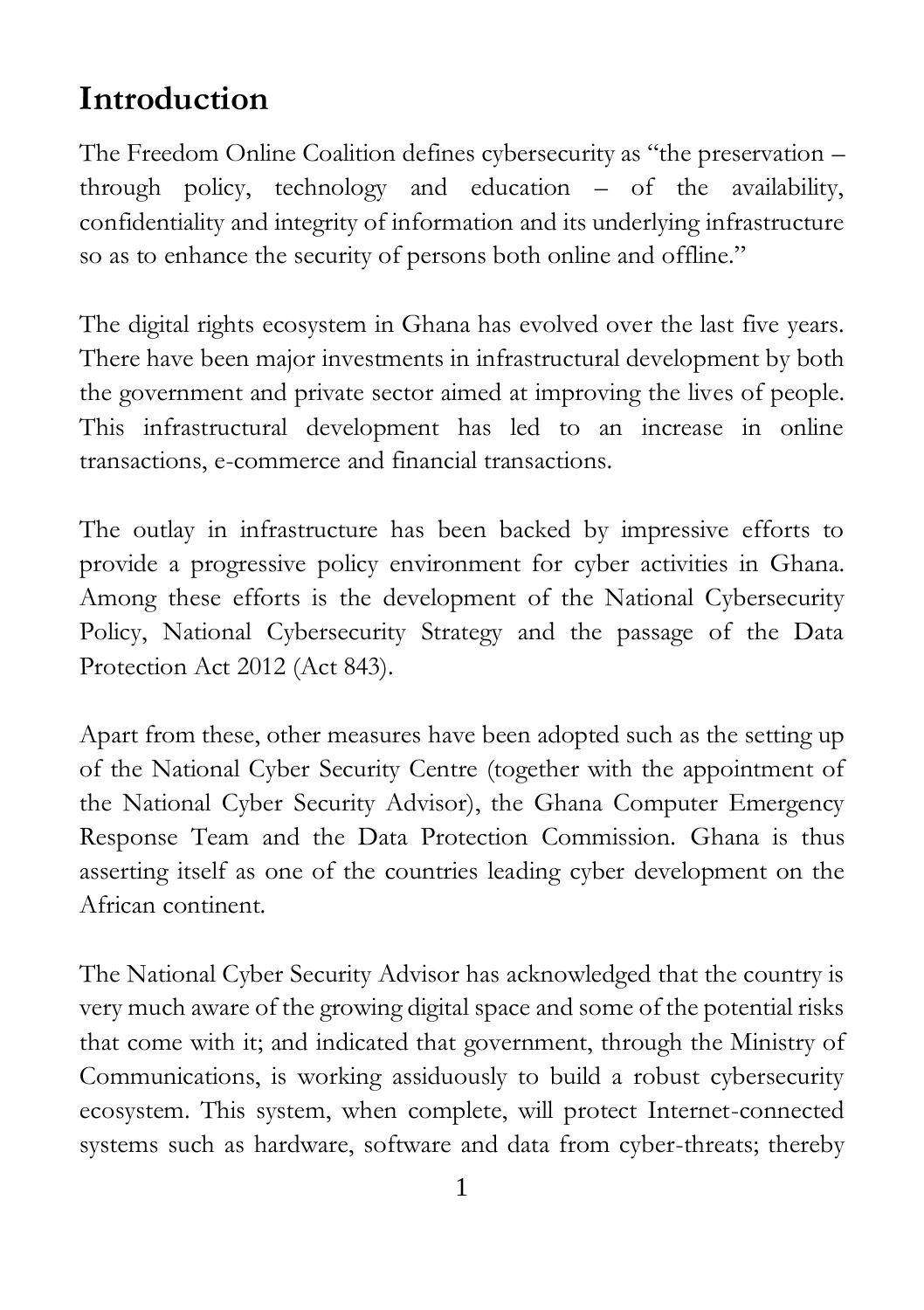guarding against unauthorised access to data centres and other computerised systems which harbour sensitive private and national information. The government has also taken an initiative to digitalise systems in Ghana. This has included the national ID system, paperless port, mobile money interoperability etc.

Globally, Ghana is part of the Freedom Online Coalition and in 2019, the country served as the Chair of the Coalition. On June 15, 2020 it was announced that Ghana has been appointed as a member of the Independent Advisory Committee (IAC) of the Global Internet Forum to Counter Terrorism (GIFTC).

Ghana is also part of the Open-Ended Working Group of the United Nations First Committee. In the first substantive session of the Open-Ended Working Group in September 2019, Ghana underscored the need for the rules, norms and principles developed to be rights-respecting. It also said such principles and norms should respect sovereign ties and hold cyber offenders responsible for malicious cyber activity. The State highlighted that rules, norms and principles should be consistent with existing international law and treaties. It also acknowledged that establishing these rules, norms and principles at the domestic level is essential.

Generally, challenges related to cybersecurity persist in Ghana. Issues such as cybercrime, and the limited capacity of state security and justice officials who are mandated to fight cybercrime remain a challenge. This limited capacity, apart from inhibiting justice delivery in fighting the crime, also impedes the promotion of human rights of citizens. There is also low level of cybersecurity awareness and consciousness among many people in the country.

This policy brief, therefore, is aimed at illustrating the links between the United Nations Group of Governmental Experts (GGE) global cyber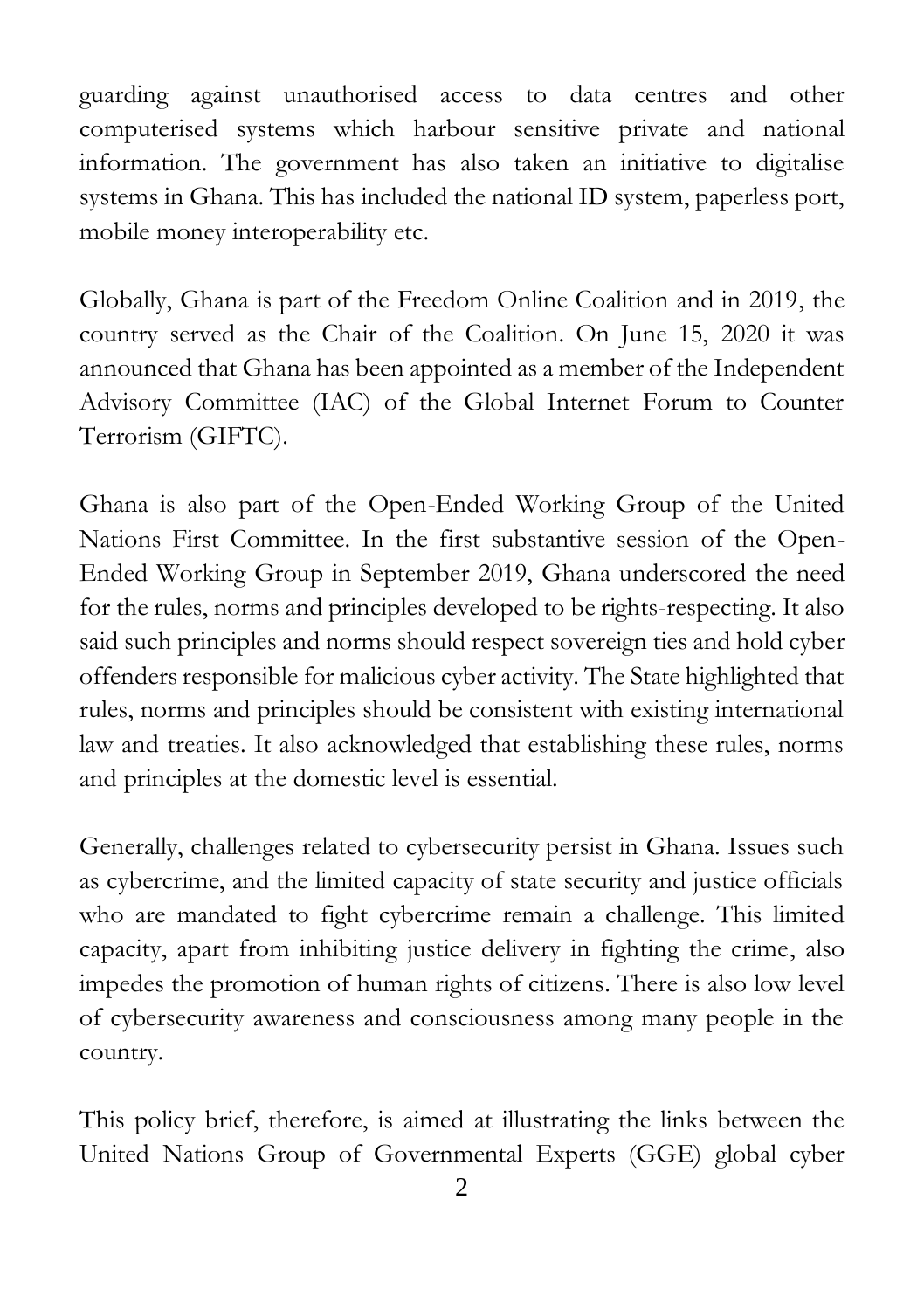norms and human rights and Ghana's national cybersecurity efforts with the view to supporting Ghana to implement the norms in a human-rights respecting manner.

# **Current Context**

Ghana recorded its first COVID-19 case on March 13, 2020. A few days after the official announcement of the first case of COVID-19 in Ghana, the government announced a COVID-19 emergency call centre. The Ministry of Information later reported that they were facing challenges with prank calls. In response to this and also the potential of cyber-attacks such as jamming of emergency call lines with fake calls and thus preventing genuine patients from receiving emergency, the Ministry of Communication (MoC) launched a COVID-19 Tracker App to facilitate emergency calls and also contact tracing of COVID-19 cases. Many people have however raised data protection and privacy concerns regarding how the app works and how contact tracing is conducted.

Further in response to obvious challenges of the impact of the coronavirus situation, the government announced the following as a relief measure:

- An insurance package, with an assured sum of GHC 350,000 (about US\$ 60,000) for each health personnel and allied professionals at the forefront of the fight.
- Frontline health workers received an additional allowance of fifty percent (50%) of their basic salary per month from March to June 2020.
- The absorption of water bills of all Ghanaians from April to June, 2020.
- Partial or full absorption of electricity bills for all Ghanaians from April to May, 2020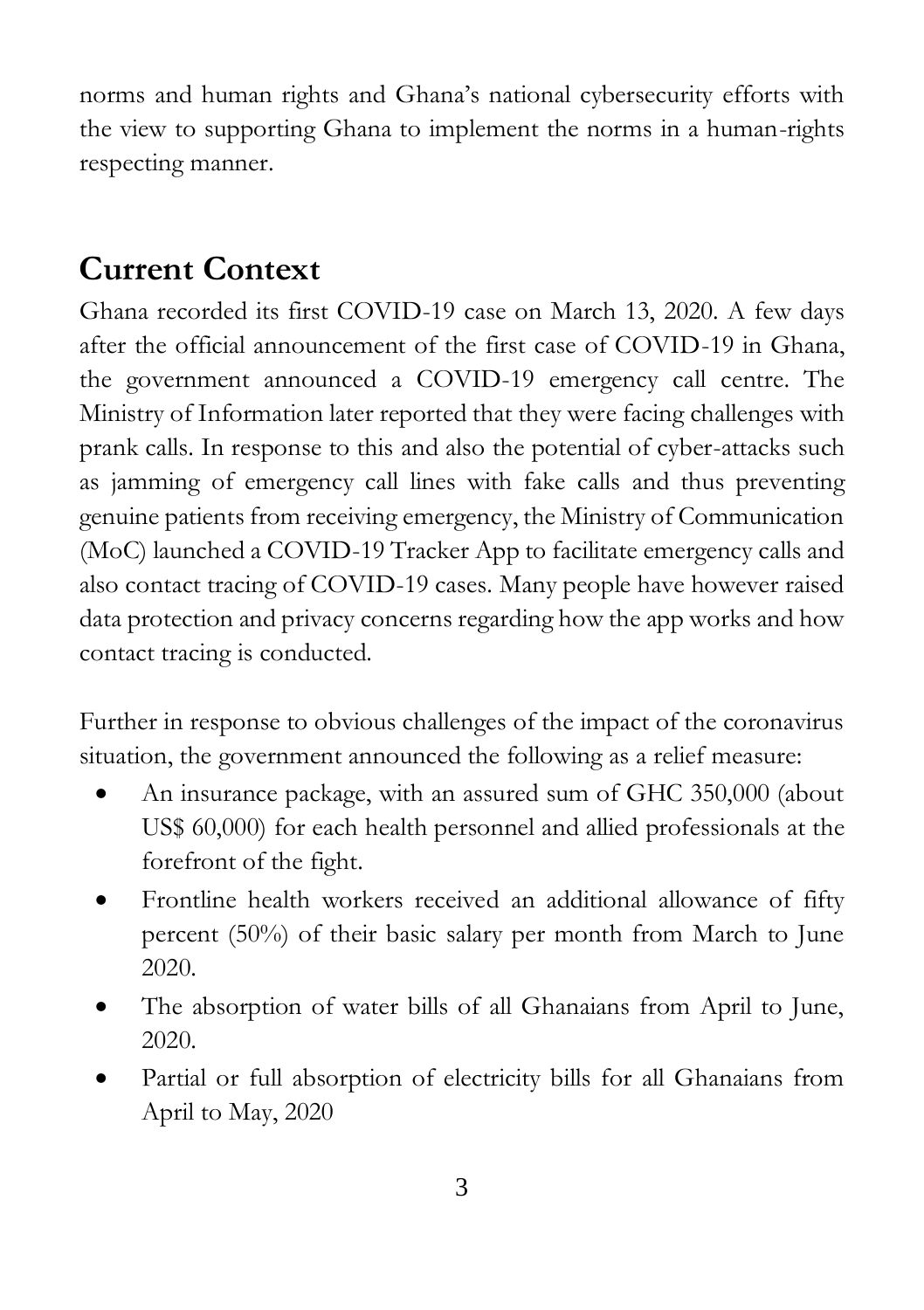Whereas generally there have been no issues with the insurance package and other benefits for health care professionals, there have been serious challenges with electricity and water. The added benefit of all Ghanaians enjoying free water and subsidised electricity costs came with its own challenges. For example, to meet demands which had gone up because more people were home and using electricity and water, the service providers started rationing these services. For many days, households who hitherto had water could not have access to water which is critical utility in the fight against the virus. This severely impacted how people were able to wash their hands and maintain personal hygiene, a cardinal preventive measure.

With the surge in cases and its accompanying lockdown, internet use in Ghana has increased considerably. People have been urged to use the internet and telecommunication services responsibly during the COVID-19 crisis. The government has called on telecommunications and internet service providers to ensure optimum service delivery. The government has also cautioned against the "misuse of the digital space."

As experienced in many places in the world, COVID-19 has put enormous pressure on internet services and in Ghana, the situation is not different. As companies and organisations work remotely, conferences go online and students take their courses online, there has been heavy reliance on the internet. On April 20, 2020, the government announced that the National Communication Authority (NCA) had given some spectrum to telecommunication companies in the country so they can provide better internet services during the period. The impact of this increase in spectrum is however yet to be felt.

However, a critical issue that was not addressed was the cost of internet. The average cost of internet is not affordable to the average Ghanaian. As many schools continue to offer lessons online, many students have been left out. Many parents cannot afford to provide computers or laptops and other gadgets and data for their children. This has meant that many students are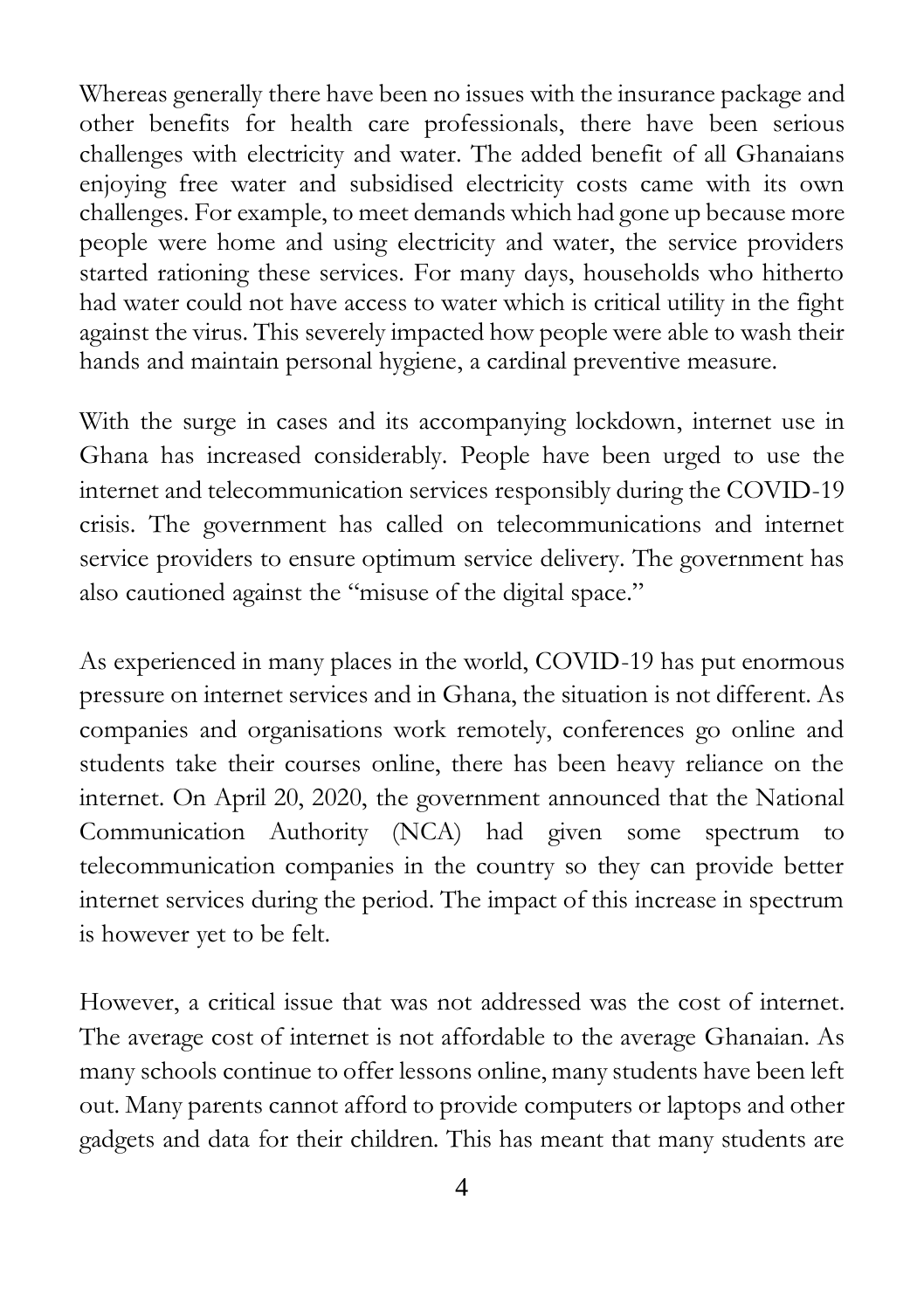in effect, missing out on school lessons. Already, there are many underserved communities in Ghana where internet connection is a challenge. Another challenge is even the use of ICTs in these communities. This has the potential of entrenching further the inequalities that exist offline. There is therefore an urgent need to look at a policy of improving infrastructure, reducing data costs and putting measures in place to ensure meaningful connectivity even for those that have access.

#### **Recommendations**

The Freedom Online Coalition urges states to "develop and implement cybersecurity-related laws, policies and practices in a manner consistent with international human rights law and seek to minimise potential negative impacts on vulnerable groups and civil society, including human rights defenders and journalists." It notes that this intervention should include building, where appropriate, supporting processes and frameworks for transparency, accountability, judicial or other forms of independent and effective oversight, and redress towards building trust. These measures should embed the principles of legitimacy, legality, necessity or proportionality into policy and practice. In this regard, any COVID-19 restrictions by Ghana on the right to privacy should be guided by the legal tests of legality, necessity and proportionality.

#### **COVID-19 and Future Pandemics**

- Government must step up efforts in ensuring effective individual information protection in this era of the coronavirus pandemic, update existing frameworks and work towards harmonising them across all relevant sectors/ digital critical infrastructures.
- Any legislation or policy that is aimed at restricting freedom of expression online generally or during a pandemic such as COVID-19 must meet the human rights principles of legality, necessity and proportionality.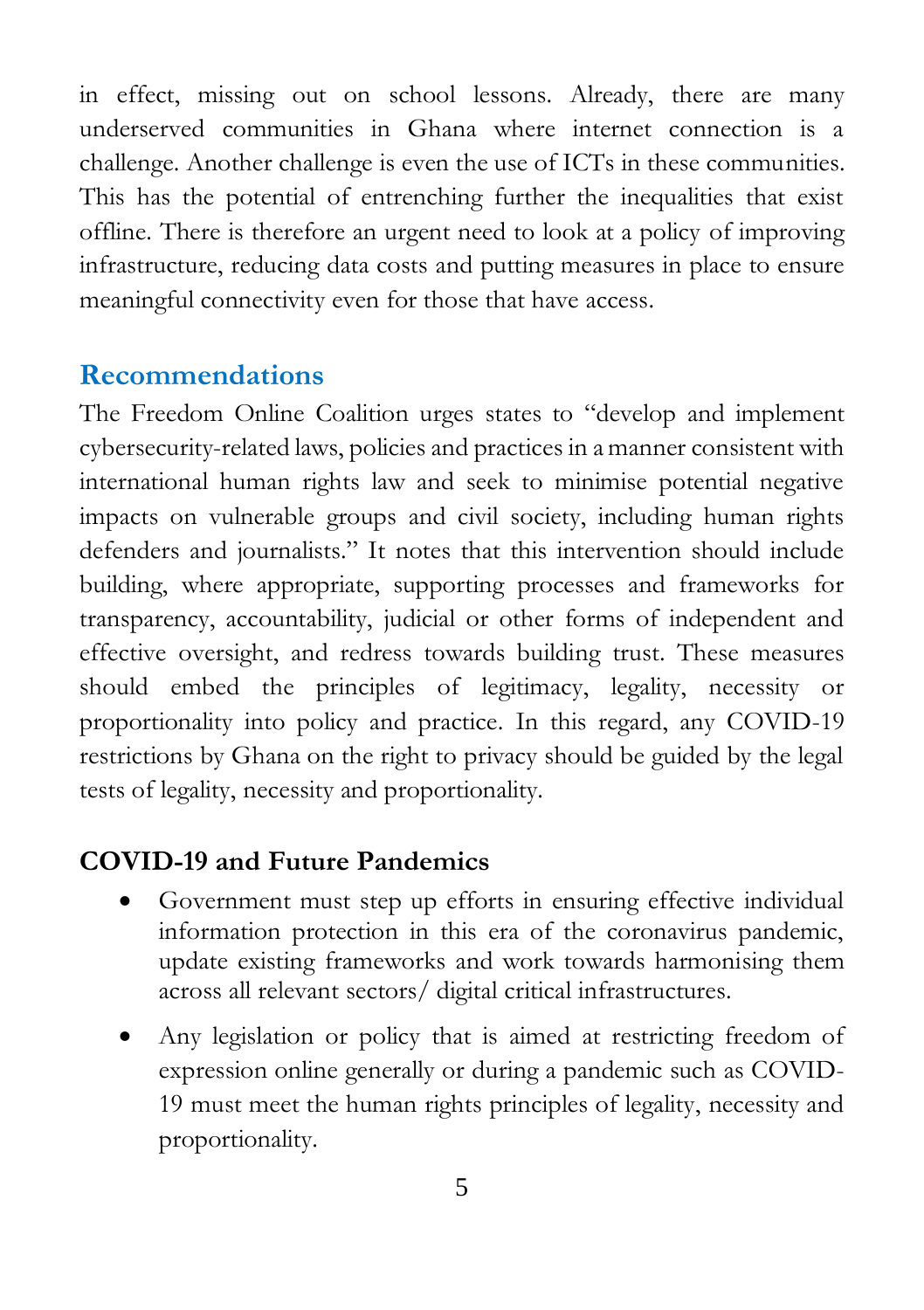- Any surveillance measure, including contact tracing in response to the COVID-19 pandemic currently being undertaken by the government through the Ministry of Health or the Ghana Health Service, should be prescribed by law, and subject to appropriate safeguards and oversight.
- While dealing with COVID-19 contract tracing efforts and "routine" surveillance," it is important that the government and other stakeholders be mindful of the recommendation of the UN Special Rapporteur on the promotion and protection of the right to freedom of opinion and expression, to put a moratorium on surveillance technology.
- The state and other relevant stakeholders should strictly implement the principles for the lawful processing of personal information set out in Ghana's data protection laws or regional standards, including the relevant time periods, the way in which the data will be handled, and the conditions of access, storage and security of the information.
- It is important for the government to continue to take measures that make the internet open, accessible and secure.
- To address the urgent issue of high data costs, taxes that have a bearing on internet use, eg the communication tax should be reduced. The continued existence and implementation of this tax and its margins considerably increases the cost of connecting to the internet and contributes to further widening the digital divide and hampers meaningful connectivity.
- The government should continue collaborating with the private sector to improve internet infrastructure to upgrade internet speed and ensure increased access to underserved areas.
- The government should improve community networks to connect the unconnected.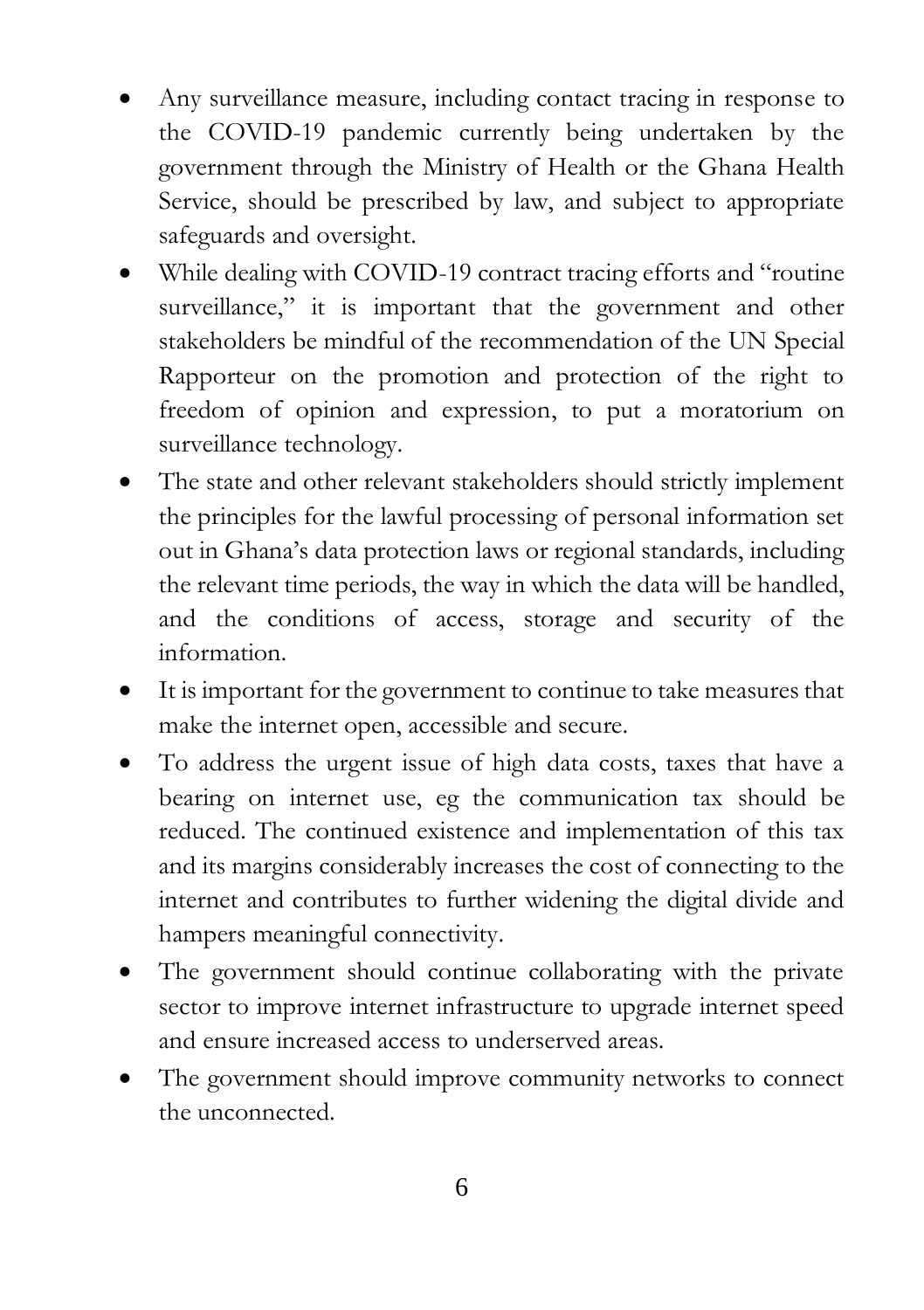# **The GGE Norms**

In 2018, the United Nations (UN) First Committee which is one of the six main committees of the UN General Assembly where states address global challenges, threats to peace that affect the international community and seek ways to promote international security and disarmament, set up two mechanisms to discuss responsible state behaviour in cyberspace: The Group of Governmental Experts (GGE) and the Open Ended Working Group (OEWG). Ghana is currently part of the OEWG. In 2015, the country was part of the GGE.

The most significant work done so far by the GGE is the 2015 resolution on the 11 global cyber norms. Cyber norms are socially enforced rules or expectations (norms) that apply to the cyberspace. Cyber norms do not have a precise definition, however, they refer to how actors should or should not behave with regard to their use of information and communication technologies  $(ICTs).<sup>1</sup>$ 

In 2015, the GGE agreed on 11 voluntary, non-binding norms for responsible state behaviour aimed at promoting an open, secure, stable, accessible and peaceful ICT environment.

The GGE global cyber norms can have an important influence on what states do at the national and regional level, and – to be implemented – may even require regulatory instruments and model laws at the national level. At the same time, these processes could be an opportunity to ensure positive developments happening at these levels– like the emphasis on coordination among states and among different stakeholders which are now included in

<sup>1</sup> UN First Committee Processes On Responsible State Behaviour In Cyberspace: An Explainer, Global Partners Digital[, https://www.gp-digital.org/un-first-committee](https://www.gp-digital.org/un-first-committee-processes-on-responsible-state-behaviour-in-cyberspace-a-briefing/)[processes-on-responsible-state-behaviour-in-cyberspace-a-briefing/](https://www.gp-digital.org/un-first-committee-processes-on-responsible-state-behaviour-in-cyberspace-a-briefing/)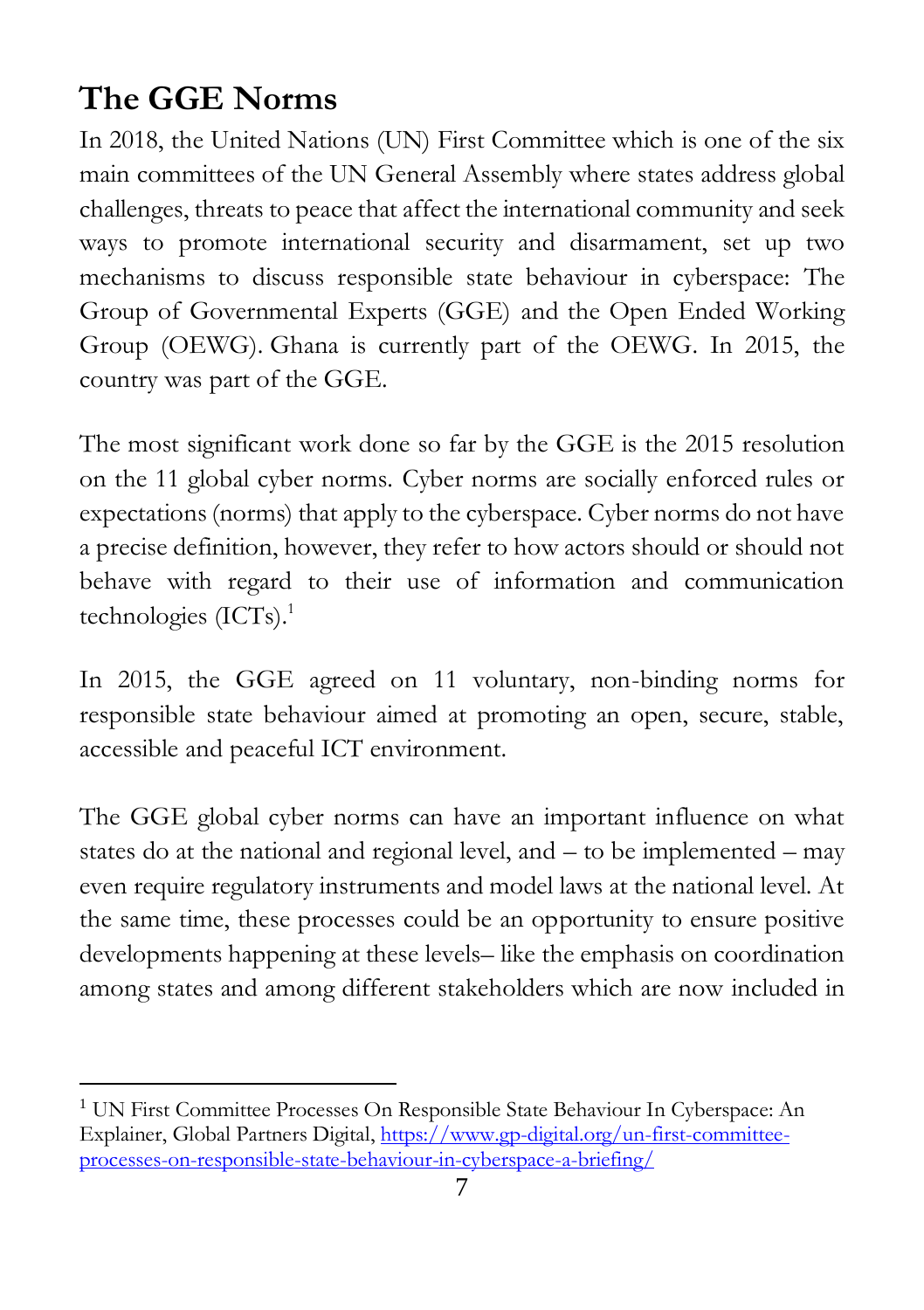many national and regional cybersecurity strategies – are also reflected at the global level.<sup>2</sup>

Norm E of the GGE global cyber norms indicates that "States, in ensuring the secure use of ICTs, should respect Human Rights Council resolutions 20/8 and 26/13 on the promotion, protection and enjoyment of human rights on the Internet, as well as General Assembly resolutions 68/167 and 69/166 on the right to privacy in the digital age, to guarantee full respect for human rights, including the right to freedom of expression,"<sup>3</sup>

What this means is that human rights are to be guaranteed online as well. The cyber space should also offer the same safeguards to human rights as they exist offline. Rights to freedom of expression, access to information, right to privacy, freedom of association, right to education etc, should all be respected, promoted and fulfilled.

It is, therefore, important that Ghana continues to ensure the respect, protection and the enjoyment of human rights on the internet.

Current challenges in the world reinforce the need for the norms that pertain to critical infrastructure; Norms F, G and H.

Norm F states that "a state should not conduct or knowingly support ICT activity contrary to its obligations under international law that intentionally damages critical infrastructure or otherwise impairs the use and operation

**<sup>2</sup>** UN First Committee Processes On Responsible State Behaviour In Cyberspace: An Explainer, Global Partners Digital[, https://www.gp-digital.org/un-first-committee](https://www.gp-digital.org/un-first-committee-processes-on-responsible-state-behaviour-in-cyberspace-a-briefing/)[processes-on-responsible-state-behaviour-in-cyberspace-a-briefing/](https://www.gp-digital.org/un-first-committee-processes-on-responsible-state-behaviour-in-cyberspace-a-briefing/)

<sup>&</sup>lt;sup>3</sup> Report of the Group of Governmental Experts on Developments in the Field of Information and Telecommunications in the Context of International Security, <https://undocs.org/A/70/174>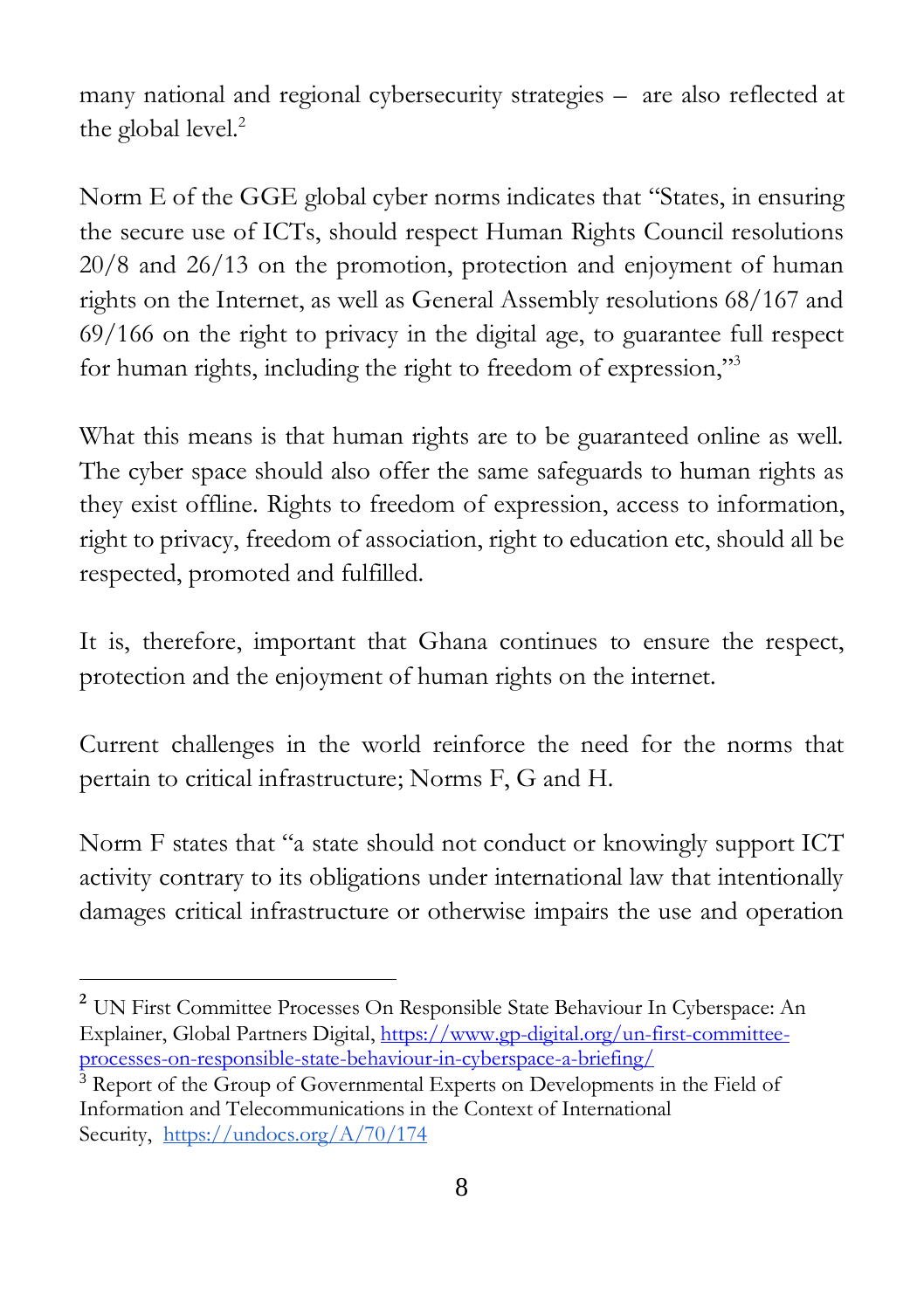of critical infrastructure to provide services to the public." Norm G also indicates that "states should take appropriate measures to protect their critical infrastructure from ICT threats, taking into account (the UN) General Assembly resolution 58/199 on the creation of a global culture of cybersecurity and the protection of critical information infrastructures, and other relevant resolutions."

The last Norm that is related to critical infrastructure (H) also recommends that "states should respond to appropriate requests for assistance by another state whose critical infrastructure is subject to malicious ICT acts. States should also respond to appropriate requests to mitigate malicious ICT activity aimed at another State's critical infrastructure emanating from their territory, taking into account due regard for sovereignty.

When there is any attack or damage to a state's critical infrastructure, that attack can violate a number of human rights, including the rights to life, health, and security. It can also undermine critical national processes such as elections. If, by contrast, states work to ensure the security of their critical infrastructure, they can safeguard these rights.

As Ghana goes to the polls on December 7, 2020, it is important that the systems of the Electoral Commission and state security agencies are guarded, as these could potentially be targeted by individuals. Having registered over 16.5 million people this year during the voter registration exercise, in which biometric data was collected, the EC has enormous information about half of Ghana's population. This information, should it get into wrong hands, could be very problematic.

Any tampering with the EC's database, website, backup systems etc, could lead to serious challenges which would lead to disputed elections and possibly a national crisis if it is not managed well. It could potentially lead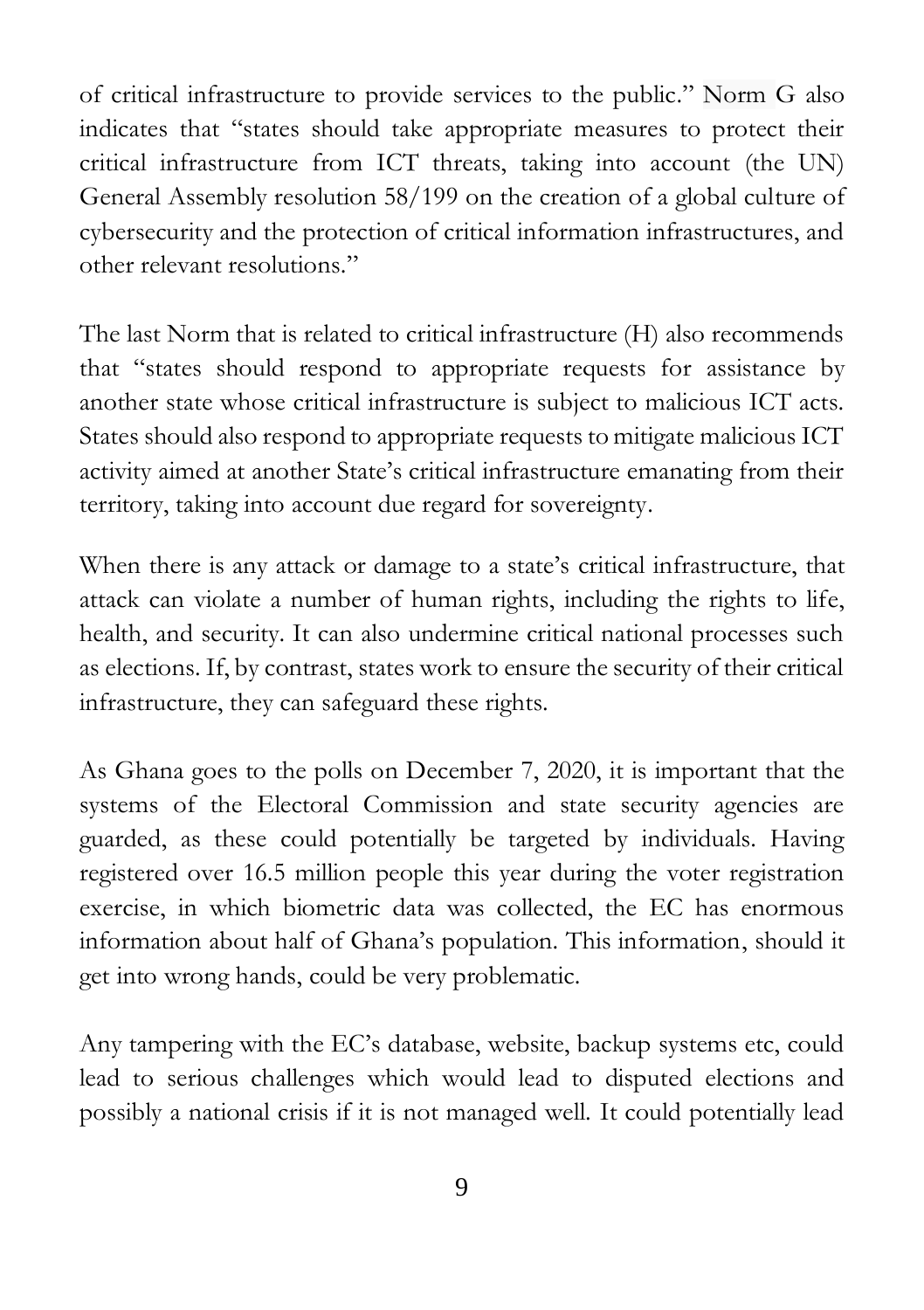to these cyber criminals also accessing bank accounts since many people use their voter identification cards to open bank accounts.

It is, therefore, important that the systems of the EC are strongly protected against any possible attack by cyber criminals or other groups of people who may seek to interfere with election procedures.

As the demand and use of the internet increased during the COVID-19 pandemic, the risks of exposure of the country's digital infrastructure and information systems has also increased.

In response to a cyber-attack in Ghana in March, and obviously being guided by norms on critical infrastructure, the government announced on June 8, 2020 that the Ministry of Communications, through the National Cyber Security Centre, has expedited work on the remodeled Cyber Security Bill, which cabinet is expected to deliberate on. This Bill is expected to be passed into Law by the end of the year. When passed, the Law will ensure that all institutions and businesses put in place mechanisms to secure their digital system from potential cyber-attacks, as well as train and employ qualified personnel to manage cybersecurity. Businesses will also be required to draft policies and embark on routine audits of their IT infrastructure.

Further, the authorities will investigate institutions with critical national information that can meaningfully impact the economy – such as banks, telecommunication companies and public sector institutions – and impose fines on those found to have failed to meet the guidelines.

Also, the Law will among other things lead to the establishment of a Cyber Security Authority which will be the institution mandated to protect critical national information infrastructure. "The regulatory body will ensure standardisation and accreditation of cybersecurity services, with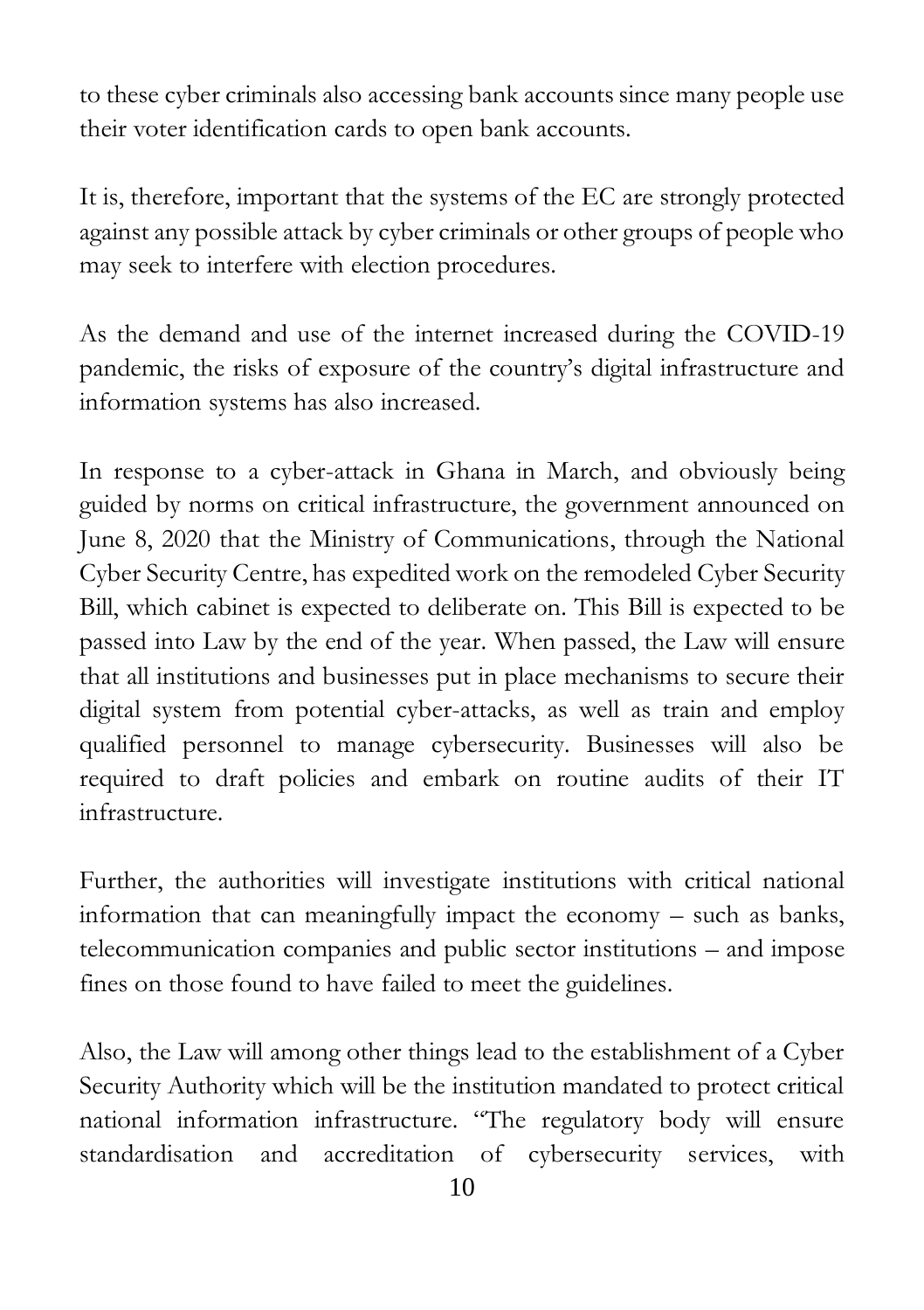cybersecurity service providers set to be licensed before they get access to any national data. The Law will also facilitate international cooperation in the fight against cybercrime – i.e. the Malabo and Budapest Conventions which need to be operationalised by the country to meet its international commitments.

Though this Bill is being prepared to be submitted to Parliament, nongovernmental stakeholders are yet to be engaged on this process. It is important for the government to demonstrate its commitment to multistakeholderism and human rights by engaging civil society, academia and the private sector in the drafting of this Bill and in its eventual implementation.

#### **Recommendations**

Promoting human rights at the national level would require maximum efforts from the government and other stakeholders. As mentioned earlier, COVID-19 has underscored the need for greater collaboration between government and non-governmental stakeholders such as civil society, academia and the private sector. In the development and implementation of cyber- related legislations and policies, 'meaningful stakeholder engagement', which requires timely information sharing, transparency, accountability and engagement of stakeholders throughout the development and implementation processes is crucial. There should be greater transparency, accountability and inclusivity in cyber policy development and implementation in Ghana.

The importance of non-governmental stakeholders in the development and implementation of human rights-based cyber policies cannot be overemphasised. Many studies have shown that when it comes to cybersecurity capacity building measures especially, civil society has proven to be a formidable partner. An important component of capacity building is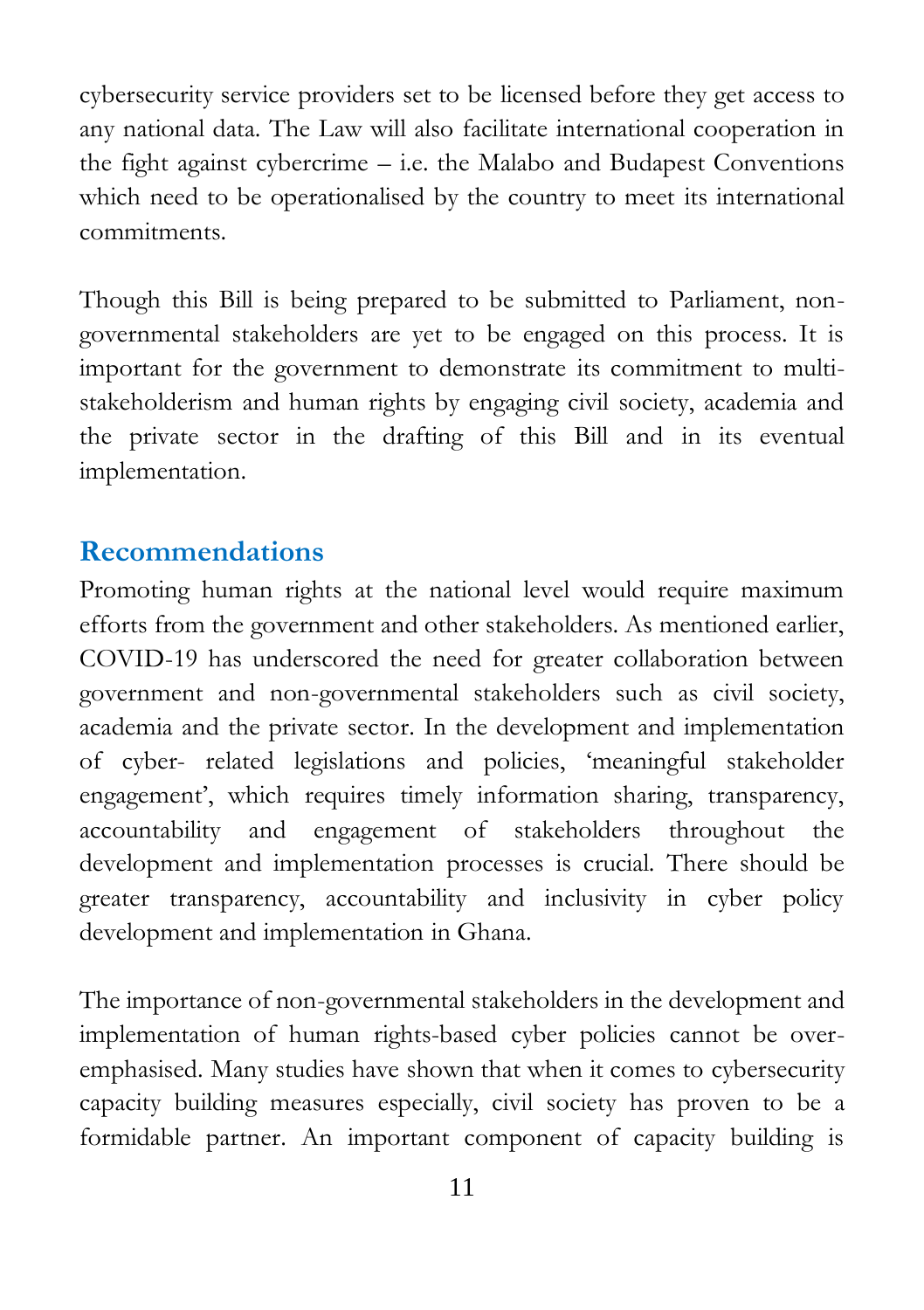ensuring that state institutions that have the mandate to promote, protect and fulfill human rights are adequately resourced and strengthened. Ghana has on many occasions indicated its commitment in reflecting the global cyber norms in its national cyber efforts. It is crucial that non-governmental stakeholders are involved in the implementation of the global cyber norms in Ghana.

Civil society and human rights defenders also play a role in implementing Norm E, by documenting state practices at the national level, conducting research and litigation, and using mechanisms at the regional level such as the African Commission on Human and Peoples' Rights and at the global level, such as the UN Human Rights Council, the Special Procedure system, the Treaty Body System, the Universal Periodic Review and the Office of the High Commissioner for Human Rights, to highlight both good practices and violations of human rights. The research and advocacy work conducted by civil society in this regard is crucial in providing the evidence base that promotes compliance with the human rights commitments referred to in Norm E. 4

To effectively implement the global cyber norms:

• Measures should be put in place to ensure that state security, the legislature and the judiciary are adequately trained on the cyber norms and principles of cybersecurity and internet rights and their role in protecting human rights and international peace and security.

<sup>4</sup> Efforts to Implement Norms of Responsible State Behaviour in Cyberspace, as Agreed in UN Group of Government Expert Reports of 2010, 2013 and 2015, [https://www.un.org/disarmament/wp-content/uploads/2019/12/efforts-implement-norms-uk](https://www.un.org/disarmament/wp-content/uploads/2019/12/efforts-implement-norms-uk-stakeholders-12419.pdf)[stakeholders-12419.pdf](https://www.un.org/disarmament/wp-content/uploads/2019/12/efforts-implement-norms-uk-stakeholders-12419.pdf)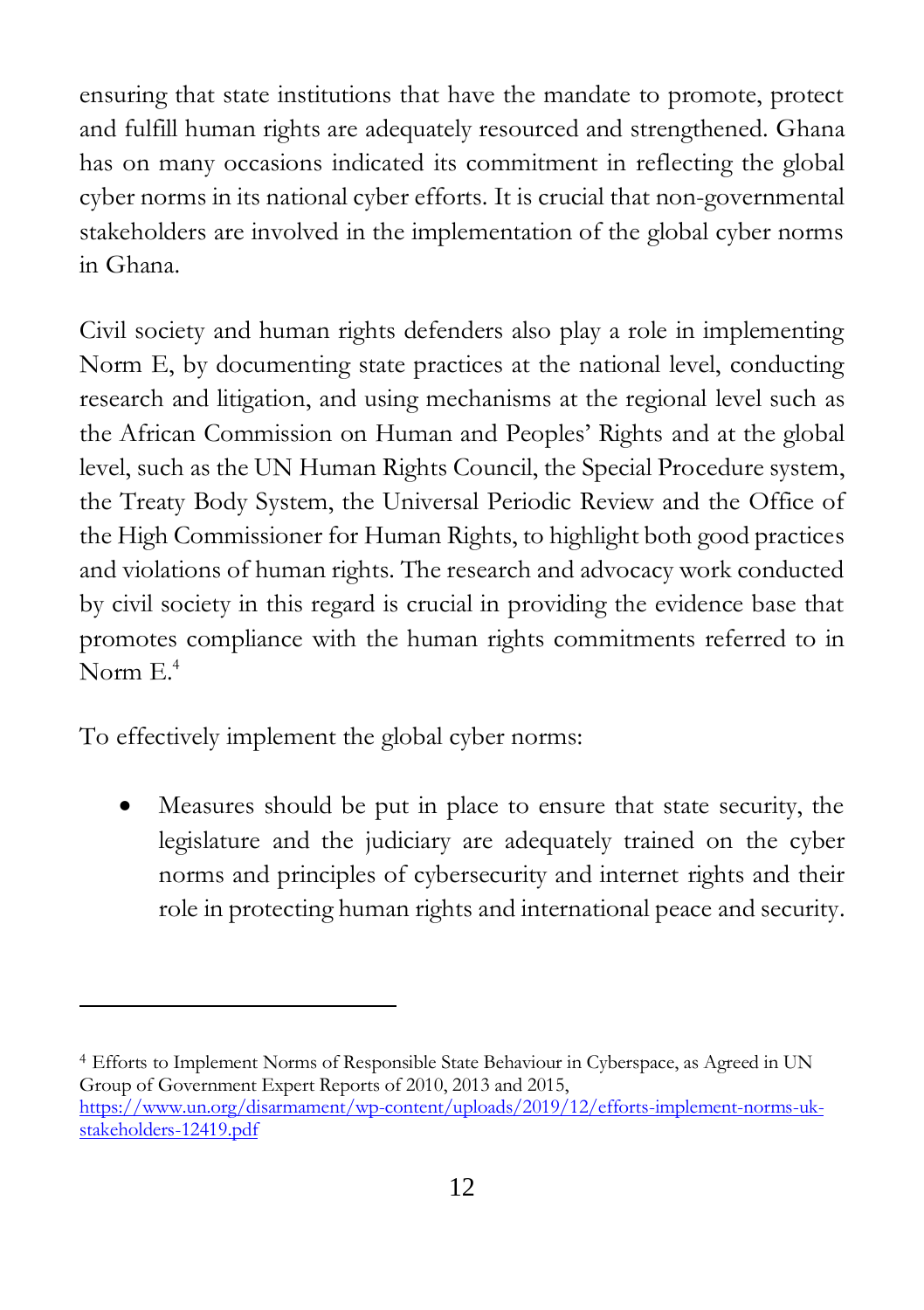Civil society has already been undertaking this activity and the state is encouraged to partner with civil society to achieve this aim.

- An enabling environment should be created and nurtured to support human rights defenders to help shape policies, build the capacity of both governmental and non-governmental stakeholders to implement frameworks in a rights-respecting manner, providing technical and policy solutions to existing challenges, and raising awareness of existing initiatives and commitments.
- Strengthen the data/cyber security systems of institutions such as the Electoral Commission, Ghana Police Service, Parliament etc to protect their systems from potential attacks.
- Take measures to improve data security systems of other critical institutions such as financial institutions (particularly banks), telecommunication companies, hospitals, as well as the Ghana Water Company and the Electricity Company of Ghana.

# **Cybercrime**

Ghana is a signatory of the African Union Convention on Cyber Security and Personal Data Protection (Malabo Convention) and the Convention on Cybercrime (Budapest Convention) becoming the 5th country on the continent to ratify the Treaty.

These protocols guide the formulation of country specific cybersecurity frameworks and data protection policy.

The Convention on Cybercrime of the Council of Europe (CETS No.185), known as the Budapest Convention was adopted in November 2001, by the Committee of Ministers of the Council of Europe. On November 23, 2001, it was opened for signature and entered into force on July 1, 2004. It is the only binding international instrument on the issue of cybercrime and serves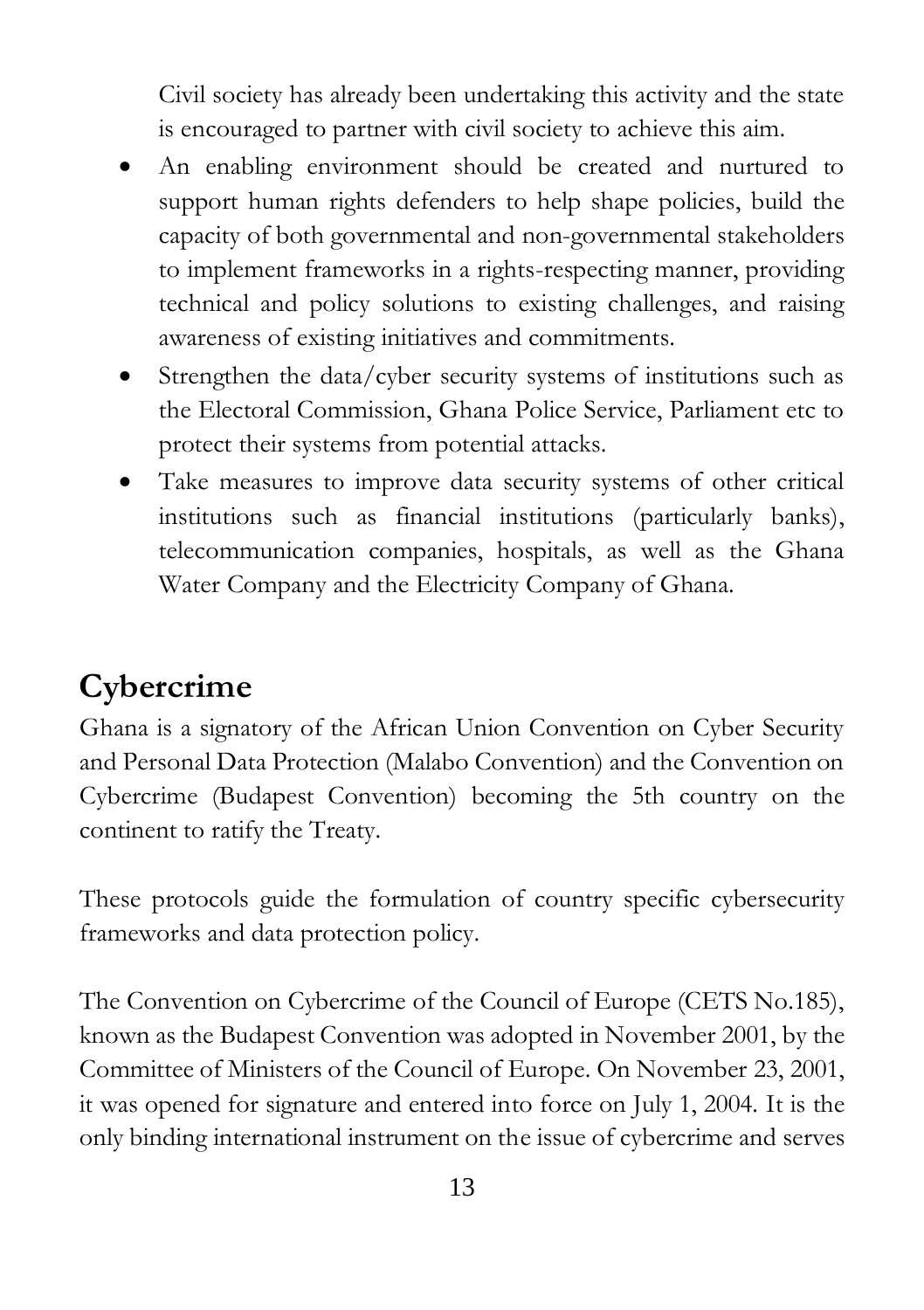as a guideline for any country developing comprehensive national legislation against Cybercrime and as a framework for international cooperation between State Parties to this treaty.

In 2014, the African Union member states adopted the [African Union](https://au.int/sites/default/files/treaties/29560-treaty-0048_-_african_union_convention_on_cyber_security_and_personal_data_protection_e.pdf)  [Convention on Cyber Security and Personal Data Protection,](https://au.int/sites/default/files/treaties/29560-treaty-0048_-_african_union_convention_on_cyber_security_and_personal_data_protection_e.pdf) also known as the Malabo convention. The convention encourages AU member states to recognise the need to protect critical cyber/ICT infrastructure, personal data and to encourage free flow of information with the aim of developing a credible digital space in Africa.

Cybercrime is a serious problem in Ghana.

In March 2020, there was a major hacking of ATMs of some banks in Ghana. The hackers reportedly also hacked some telecommunication companies, while the cost of these attacks is not clear, it was one incident too many that raised a lot of concern.

According to the Cybercrime Unit of the Criminal Investigations Department of the Ghana Police Service, Ghana lost approximately US\$97million to cybercrime in the first seven month of 2018. This figure was an increase from US\$69million lost in 2017 and US\$26million in 2016. The actual figure of these loses may be high as the figures are only based on reported cases. There have been also been cross border cyber-attacks on banks in West Africa leading to loss of huge sums. This is an indication of how serious the problem is. These cases include forgery, cyber fraud, remittance fraud, sextortion and romance fraud among others.

Cybercrime attacks are sometimes not reported due to fear of regulatory sanctions, potential customer panic (especially for banks) as well as loss of investor confidence.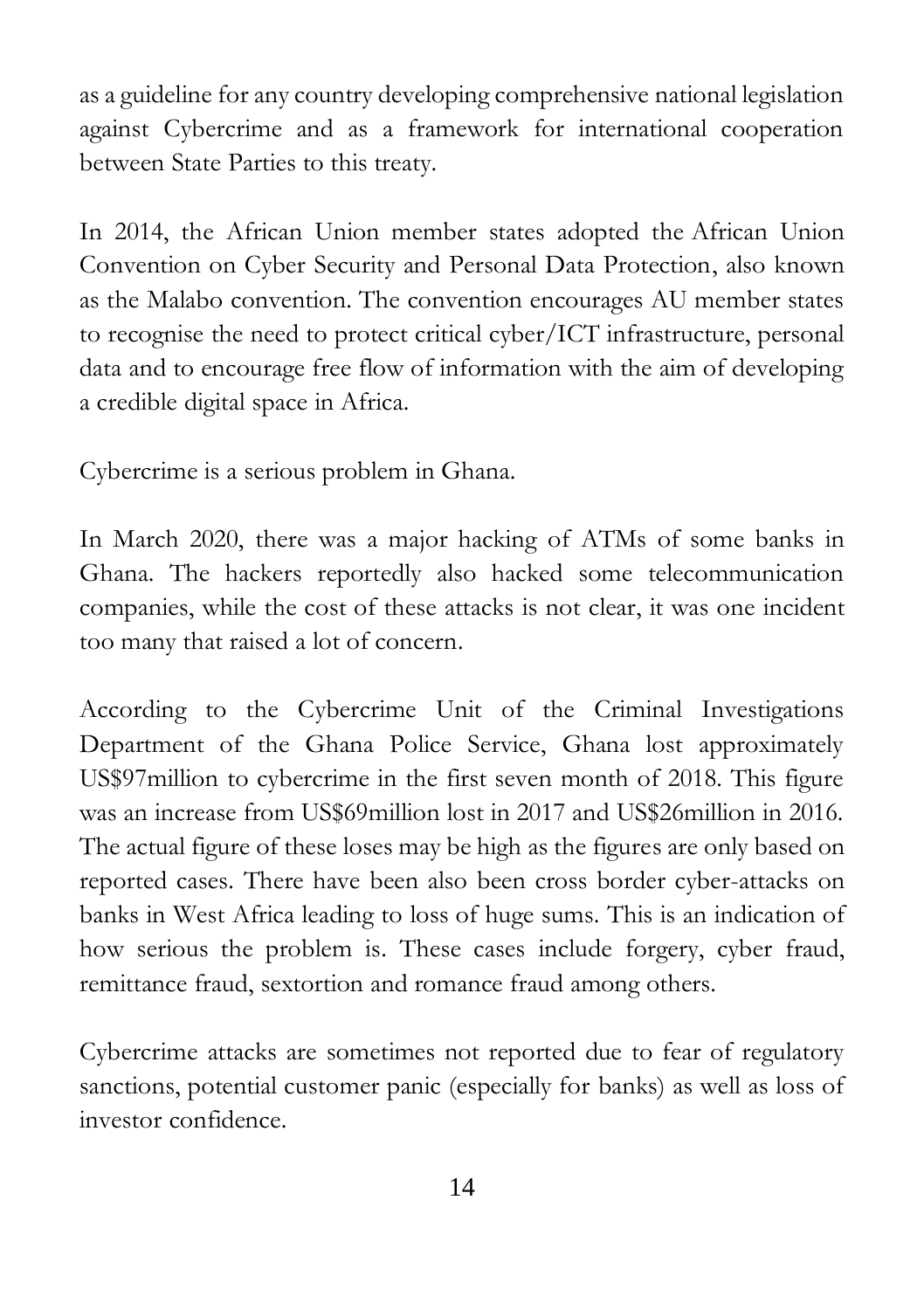Attacks on banks is a serious economic issue. Economic issues are a human rights issue as people's livelihoods are affected. Beyond the increase in phishing attacks targeting online bankers, there is also an increase in number of mobile money fraud cases.

Mobile Money was introduced into the Ghanaian market in 2009. It is estimated that about GHS79 billion worth of mobile money transactions took place in 2016. This grew to nearly GHS156 billion in 2017, representing a staggering 97% growth.

The latest data from Bank of Ghana's payment system shows that the registered number of mobile money accounts increased to 29.9 million in June 2018 from the 21.3 million recorded in June 2017. While there were no official records at the end of September 2020, projecting a further increase based on yearly trends will not be far-fetched. The total registered mobile money accounts across the three major telecommunication companies in 2020 is reported to have outstripped the Ghana's total population.

With the increase in online and other digital payment platforms such as mobile money, has also emerged mobile money fraud. According to the Cybercrime Unit of the Criminal Investigations Department, mobile money fraud cases have increased exponentially with hundreds of victims.

These fraudulent activities have ranged from the duping of unsuspecting users with promotion scams to impersonation of officials of the telecommunication companies, which make users disclose their pins to these fraudsters, who then get access to their accounts. Mobile money users who link their bank accounts to their mobile money accounts have also become the biggest targets of these cyber criminals. There is a need to urgently address this issue.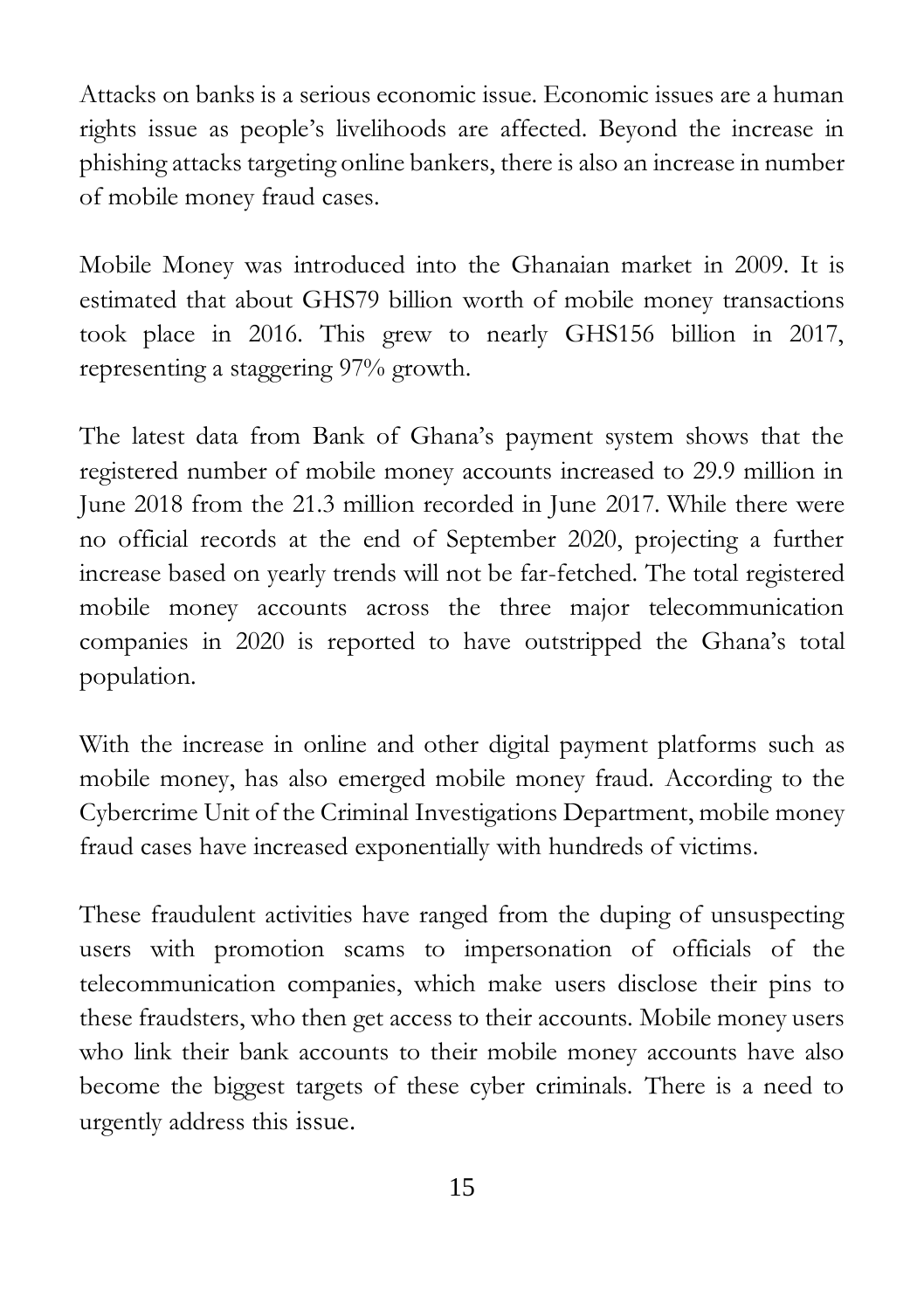#### **Recommendations**

To reduce the increasing cases of cyber-attacks and fraud, the government must strictly enforce and monitor compliance of the [Ghana Electronic](https://www.moc.gov.gh/electronic-transactions-act-772)  [Transactions Act](https://www.moc.gov.gh/electronic-transactions-act-772) to ensure safer and more secure online transactions.

- Intensify cybercrime and cybersecurity awareness measures.
- Digital literacy training interventions should be increased to educate people on using digital payment platforms.
- Improve the data/cyber security systems of state institutions such as the Electoral Commission, Ghana Police Service, Parliament.
- Take measures to improve data security systems of other critical institutions such as banks and other financial institutions, telecommunication companies, hospitals, as well as the Ghana Water Company and the Electricity Company of Ghana.
- Collaborate with other states to put in place measures to investigate cross-border cyber-attacks and prosecute culprits to reduce incidents of cross-border cybercrime.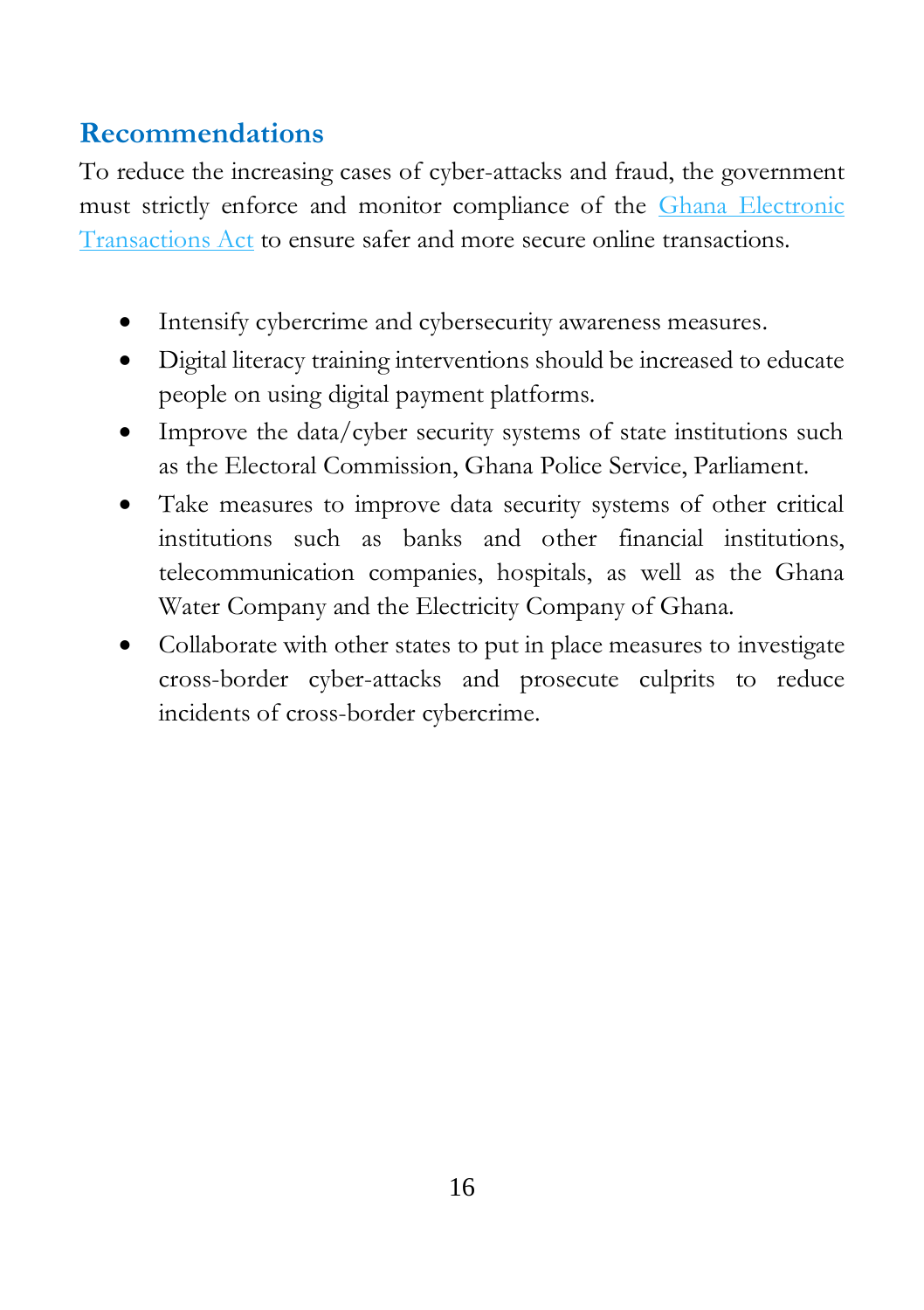### **Conclusions and Summary of Recommendations**

The GGE Norms are important to increase the state's responsibility in protecting human rights of Ghana and also promoting international peace and security in the cyber space. In view of this, we recommend to government to:

- Take measures that make the internet open, accessible and secure.
- Improve the data/cyber security systems of state institutions such as the Electoral Commission, Ghana Police Service, Parliament.
- Take measures to improve data security systems of other critical institutions such as banks and other financial institutions, telecommunication companies, hospitals, as well as the Ghana Water Company and the Electricity Company of Ghana.
- Continue to collaborate with non-governmental stakeholders such as civil society, private sector, academia etc in implementing the 11 GGE Norms in Ghana.
- Ensure that any legislation or policy that is aimed at restricting freedom of expression online generally or in a pandemic such as COVID-19 or to fight crime meets the human rights principles of legality, necessity and proportionality.
- Ensure that surveillance measure, including contact tracing in response to the COVID-19 pandemic are prescribed by law, and subject to appropriate safeguards and oversight.
- Work with other relevant stakeholders to ensure strict implementation of the principles for the lawful processing of personal information as set out in domestic data protection laws or regional standards.
- Reduce or waive taxes that have a bearing on online use, eg the communication tax as a way of increasing internet access and meaningful connectivity in Ghana.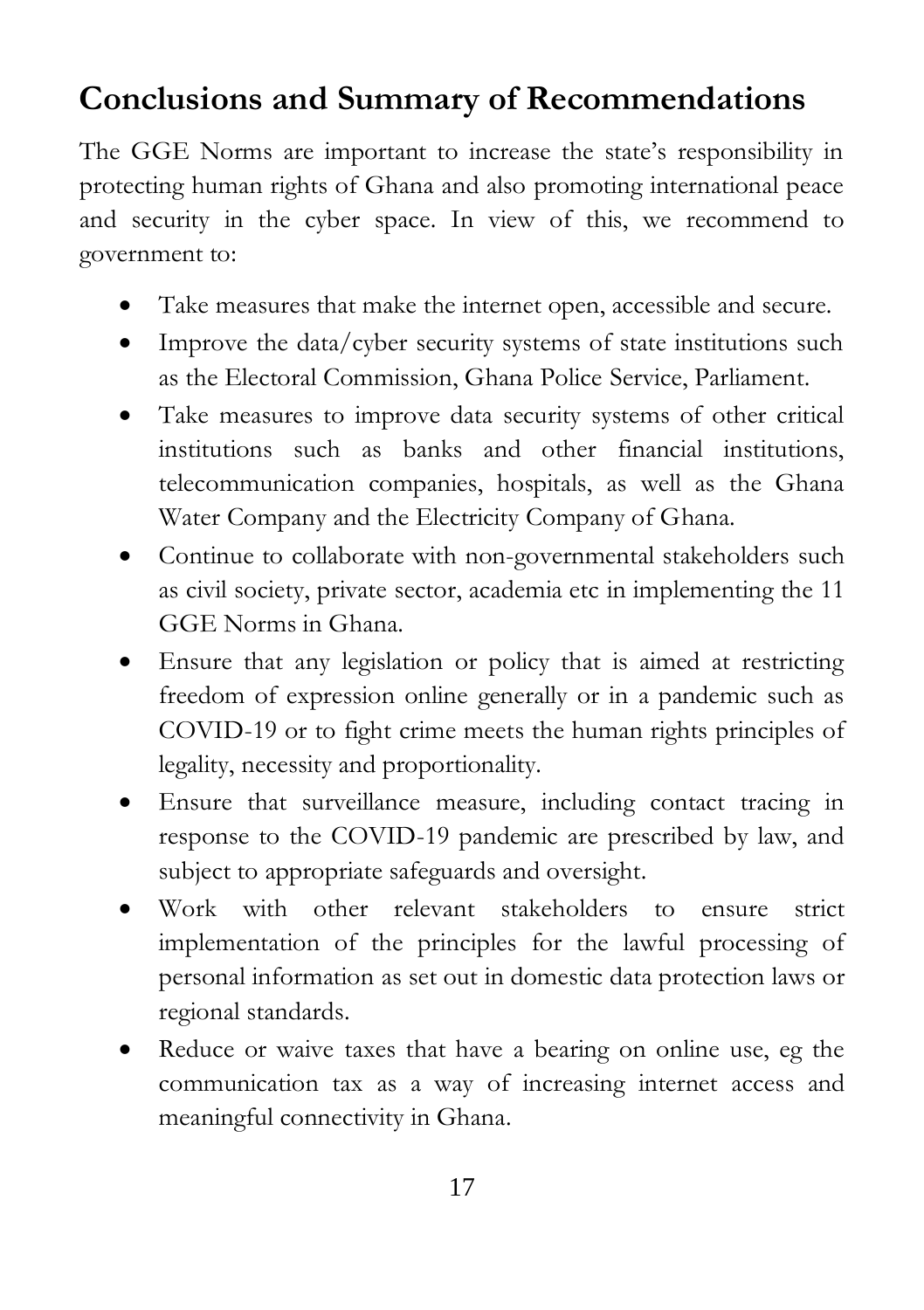- Collaborate with the private sector collaboration to improve internet infrastructure to upgrade internet speed and ensure increased access to underserved areas.
- Strictly enforce and monitor compliance of the Ghana Electronic [Transactions Act](https://www.moc.gov.gh/electronic-transactions-act-772) to Reduce the increasing cases of fraud and ensure safer and more secure online transactions.
- Increase or improve measures aimed at increasing Cybercrime and cybersecurity awareness.
- Collaborate with other states to put in place measures to investigate cross-border cyber-attacks and prosecute culprits to reduce incidents of cross-border cybercrime.